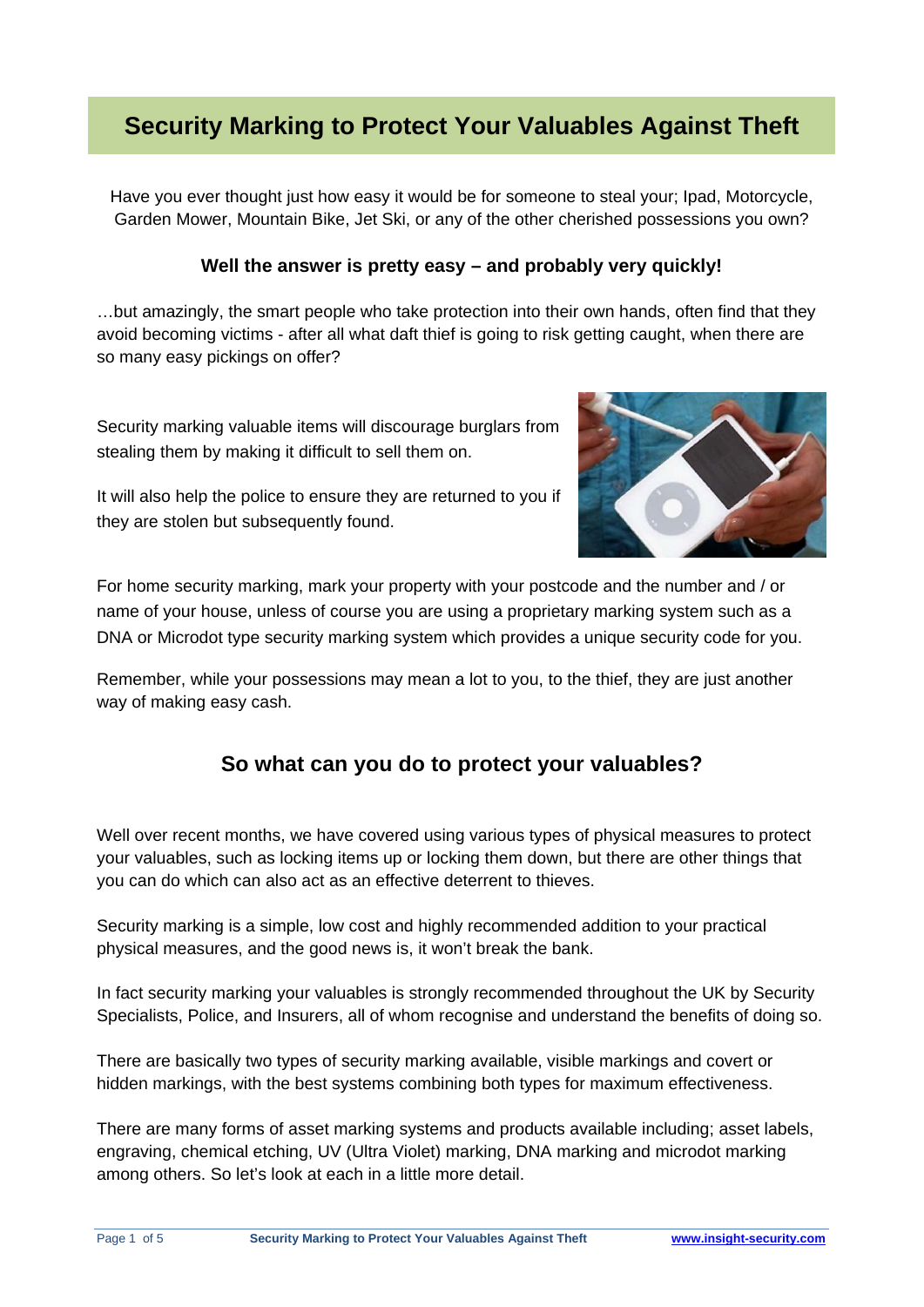### **Visual Marking Systems;**

#### **Asset labels;**

Asset Labels are a great way of identifying and recording details of the asset to which they are attached.

Although virtually all labels can be removed, some such as Ultra-destruct fragmenting labels will take time to remove, while the removal of any type of label could cause damage to (and therefore reduce the resale value of) the item to which they are attached.

As a component of a security marking system therefore, the main function of a visible label is to warn thieves that other measures such as various types of stealth marking are also employed

…which will tend to encourage thieves to seek out an easier target, as no criminal wants to get caught with an item where the genuine owner can be easily identified by the police.

### **Chemical Etching;**

This type of low cost marking system consists of a marking compound (normally in the form of a paste or fluid), which is applied to the receiving surface through a customised stencil.

Once the compound has been applied, the stencil is left in position until the marking has etched

itself into the surface of the item, after which the stencil is removed.

The visible mark is therefore chemically etched permanently into the surface, although such marks are normally only very much surface markings which can be easily abraded away, albeit leaving evidence of the abrasion where the mark had been.

This type of mark is particularly popular with schools and other establishments operating on very tight budgets and with many items to mark, such as computers and office equipment, etc.

Chemical Etching can be a relatively messy product to use, but price often over-rides aesthetics and any installation inconvenience. The most popular packs are designed to mark plastics (and polymer painted surfaces such as computer casings), however specialist compounds are also available for marking certain other materials such as aluminium or glass.



*some examples of asset labels* 

*chemical etched ID on a monitor*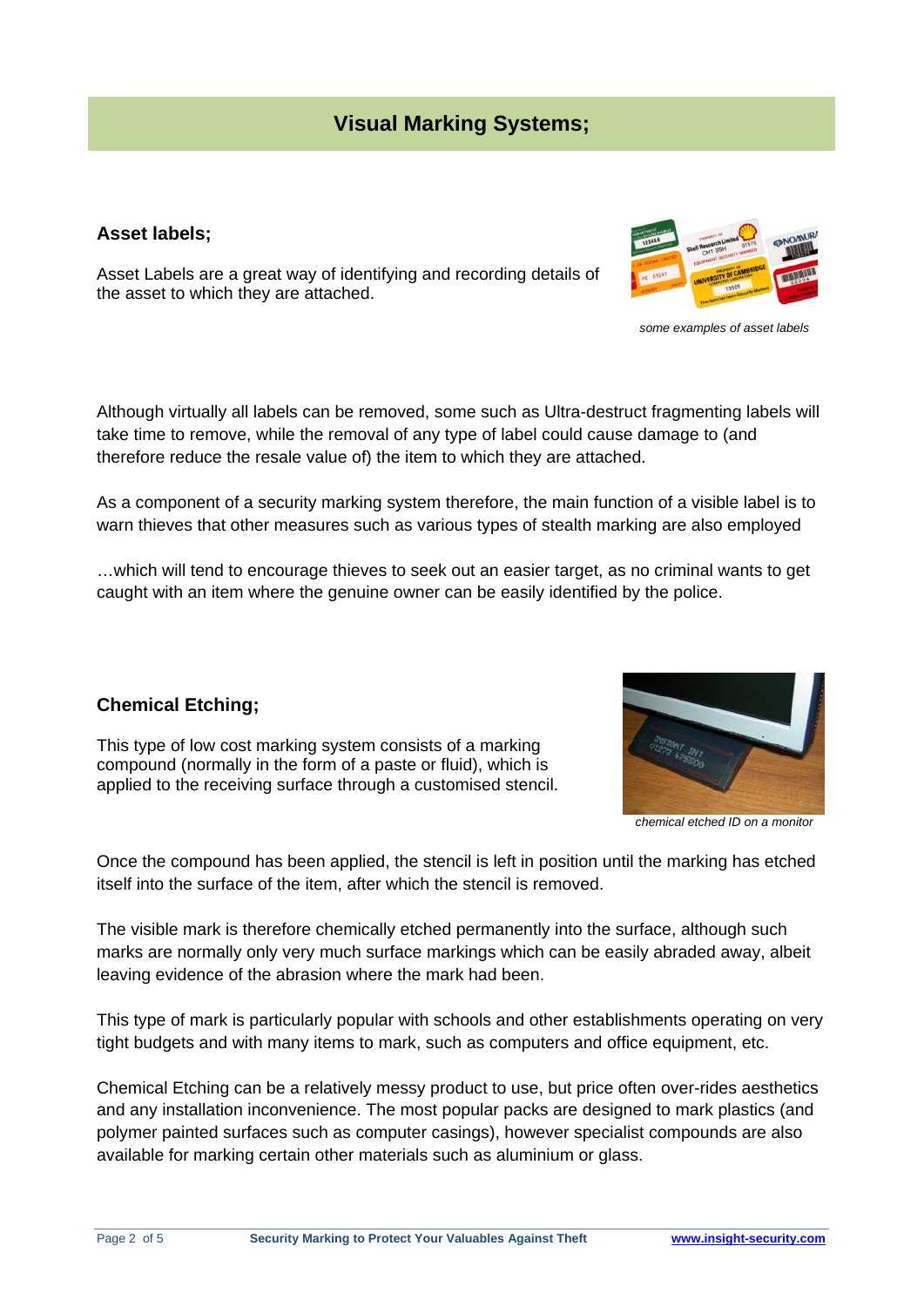### **Engraving;**

Anyone who has ever tried their hand at Freehand Engraving, will probably have come to the conclusion that the end result was not a pretty site!



*professional engraving* 

Engraving is a very specialist form of marking, which best left to a professional engraver and is therefore relatively costly. This type of marking is ideal for presentation trophies, etc, but is less appropriate for security marking in view of the relatively high cost per unit.

### **Die Punched Marks;**

Once popular, Die Punched marks are still used in some industries,

…but new technologies are taking over, especially when it comes to the security marking of items.



*die punched cycle security mark* 

Historically die-punch marking was a popular way to security mark bicycle frames, however the introduction of new frame materials such as carbon fibre, meant it could no longer be used as the impact could shatter the frame!

…and in any event, who would want a crude die-punched mark on a smart new bicycle, especially one costing upwards of £1,000?

## **Covert (Hidden) Marking Systems;**

### **UV (Ultra Violet) Marking;**

This type of marking is sometimes called stealth marking, as the marks are generally invisible to the human eye, but fluoresce and become instantly visible when a UV light is shone on them, as shown here with a Datatag UV mark.



*UV mark on cycle frame*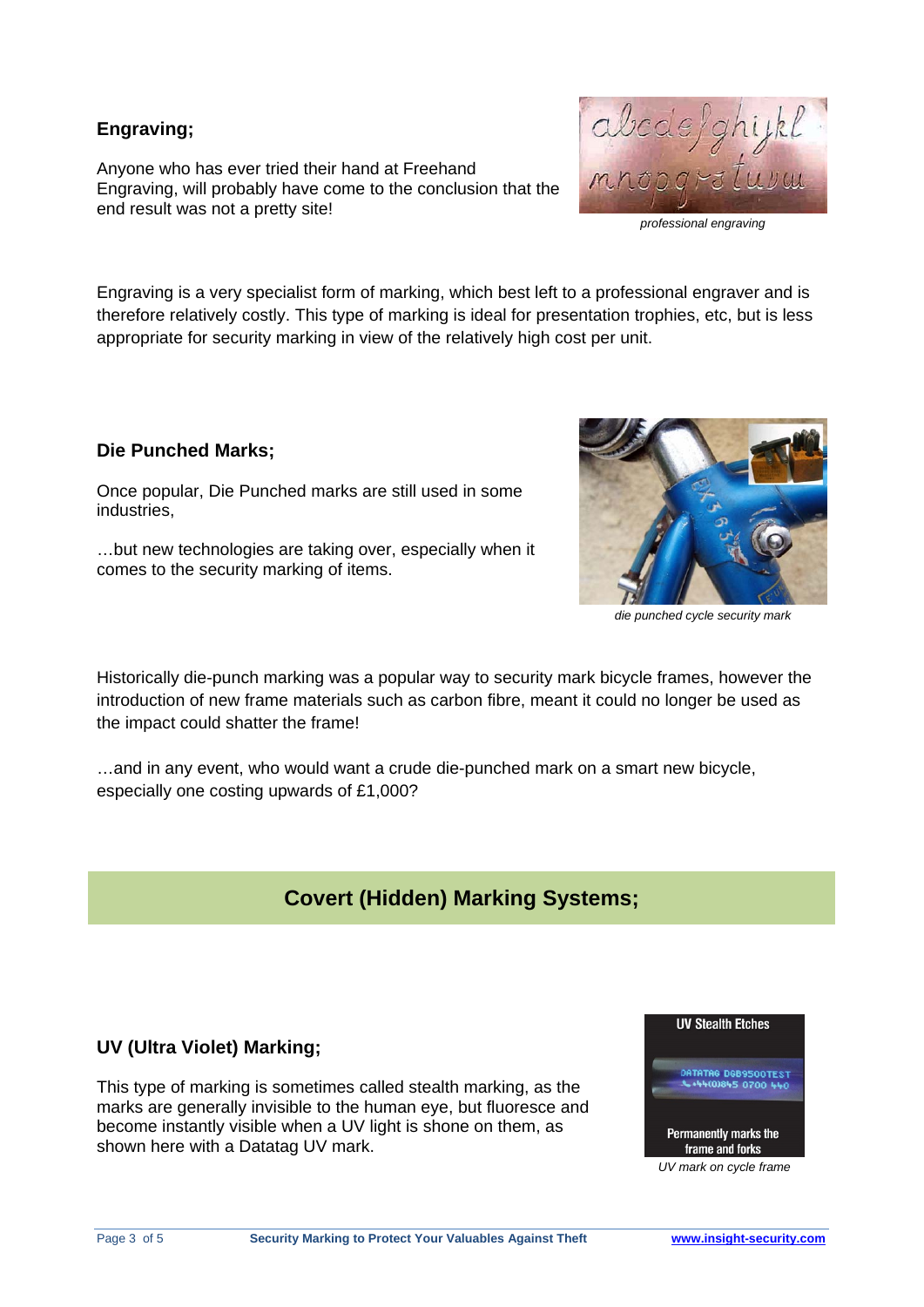Sometimes these marks are applied by brushing a UV fluid over a customised stencil, while other UV marks are simply handwritten with a low cost UV pen.

The resilience of UV marks is dependent on the quality and formulation of the UV "ink" used and while many are now water resistant once applied and will not wash off easily, some may need replacing periodically (it's a good idea to check the mark annually), as UV marks can fade when exposed to bright light.

When using UV marking therefore, it is often best to place the mark on the item in the place least exposed to bright light, i.e. for antique vases or ornaments, the best place would normally be on the underside of the base, for pictures, mark on the back, etc.

To enable you to check your UV marks periodically, you may want to invest in a low cost UV torch or lamp.

### **DNA marking;**

Scientific advancements over recent years has made it financially viable to use hi-tech chemically unique (generally referred to as DNA marking) formulations as a form of property security marking.

Some such systems allow a small batch of a single formulation to be shared among a number of users, relying on the issue to users in different geographic locations or users in different industries or businesses to allow the registered owner of the marked product to be identified.

More sophisticated systems such as the security marking packs produced by Datatag feature a "Pack Unique DNA", so there can be no doubt who the registered owner of the marked item is.

### **Microdot Security Marking;**

Microdot technology has been around for many years now, but many suppliers have come and gone as they have not made sufficient investment in; marketing their product, providing backup systems such as a secure database of registered owners, or providing adequate numbers of free readers to the Police.

Microdots such as the Datadot product from the Datatag system range, are less than 1mm in diameter, yet bear a unique identification code (which is registered to the owner of the marked item) along with the System Providers contact details, so the police will quickly and easily be able to get the details of the registered owner by reading the dot then checking with the Datatag Secure Database.





*chemically unique (DNA) marking*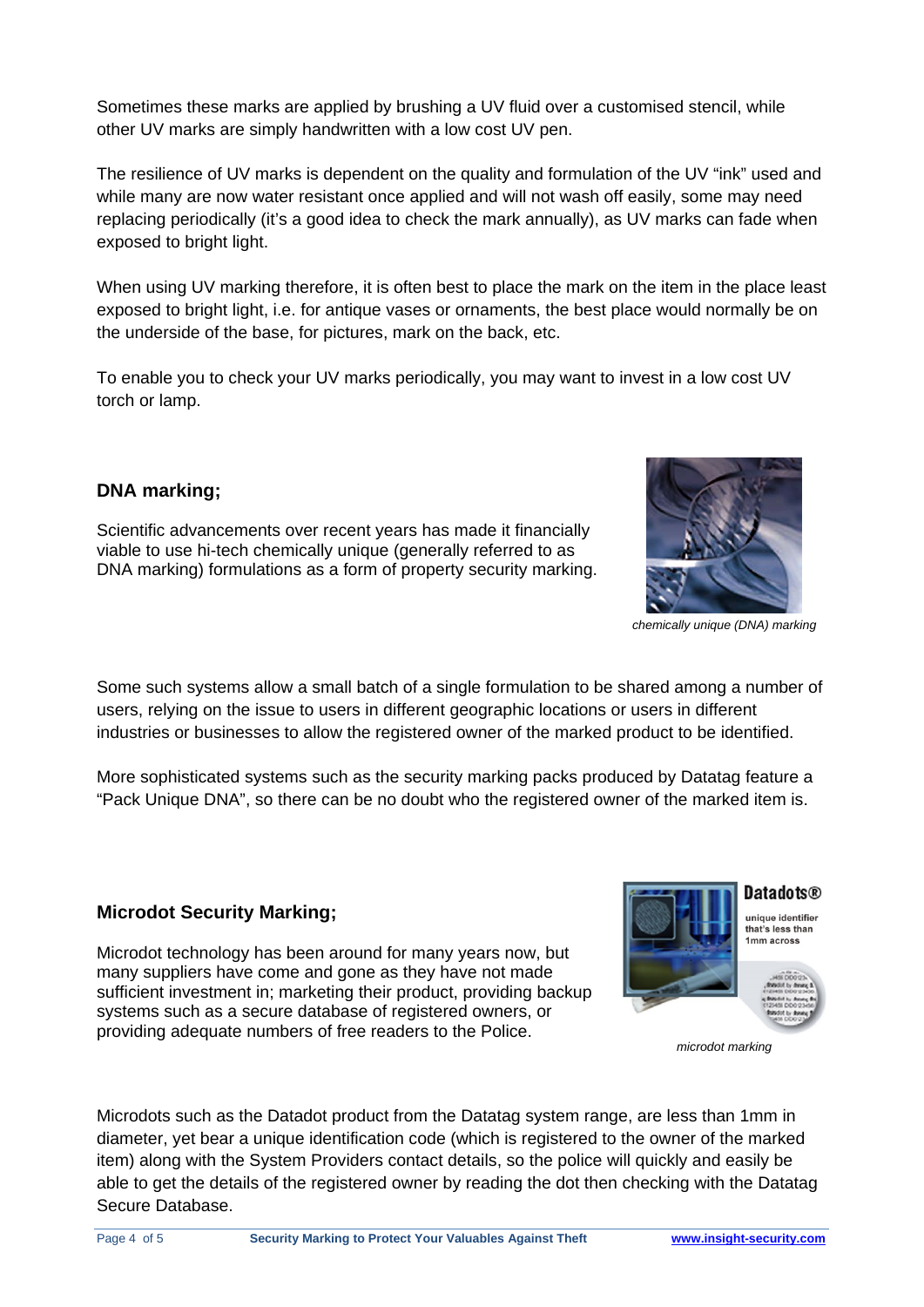The microdots are typically supplied in a small bottle and are suspended in a liquid adhesive. They are simply painted onto the surfaces to be marked where they bond permanently in place.

There are generally around 1,000 dots in each bottle, so there are plenty enough to mark many items, and it only requires thieves to miss just one dot when trying to clear all marks from a stolen item, to face arrest and prosecution for illegal possession of stolen goods!

The Datatag Datadot system is well established and the Polices are well equipped with appropriate readers to be able to read the contents of the tiny microdots

#### **Electronic Transponders;**

These clever devices are basically tiny electronic circuits embedded in a protective housing or printed onto a special surface. Each unit is programmed with a unique identification code which cannot be deleted or changed in any way.

*Glass Tag transponder*

**Change of Concession, Name of Street, Toronto, The Concession, The Concession, The Concession, The Concession, The Concession, The Concession, The Concession, The Concession, The Concession, The Concession, The Concession** 



*Button Tag transponder* 

These products can vary in size according to type and application, and range from tiny glass transponders roughly the size of a grain of rice, to button shaped units about the size of a small painkiller tablet.

For some applications the transponder can even take the form of a larger flat disc, as it does for those placed under floor carpets in vehicles, however, transponders could be manufactured in almost any shape or size required for a specific application.

Transponders require no power supply and are "fit and forget" products. They are activated when a matching scanner unit passes close to the transponder, at which time the scanner reads and displays the unique identification code.

### **Budget Price Security Marking Solutions for the Home;**

Probably the simplest and cheapest security marking solution, is to protect your valuables and equipment by writing your postcode and house number on to your items with a special security marker pen.

Use a Permanent Ink Pen to mark items where you want the mark to show, such as marking garden tools or your childrens school kit.

PERMANENT INK MARKER